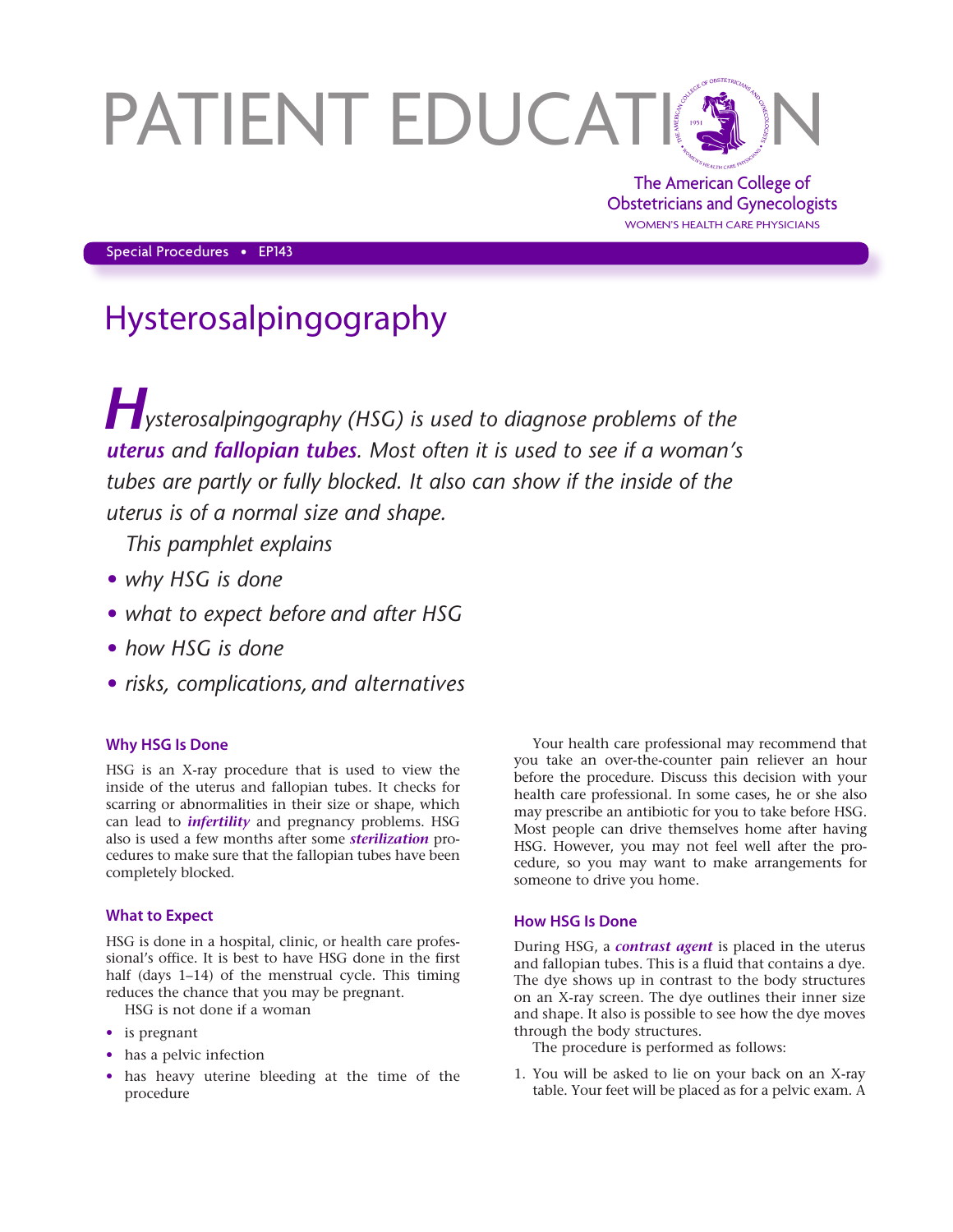device called a speculum is inserted into the vagina. It holds the walls of the vagina open to allow the cervix to be viewed. The cervix is cleaned.

- 2. The end of the cervix may be injected with *local anesthesia* (pain relief). You may feel a slight pinch or tug as this is done.
- 3. One of two methods may be used to insert the dye. In one method, an instrument called a cannula is inserted into the cervix. In the other method, a thin plastic tube is passed into the cervical opening. The tube has a small balloon at the end that is inflated. The balloon keeps the tube in place in the uterus.
- 4. The fluid slowly is placed through the cannula or tube into the uterus and fallopian tubes. The fluid may cause cramping. If the tubes are blocked, the fluid will cause them to stretch.
- 5. X-ray images are made as the contrast medium fills the uterus and tubes. You may be asked to change position. If there is no blockage, the fluid will spill slowly out the far ends of the tubes. After it spills out, the fluid is absorbed by the body.
- 6. After the images are made, the cannula or tube is removed.

#### **After the Procedure**

After HSG, you can expect to have a sticky vaginal discharge as some of the fluid drains out of the uterus. The fluid may be tinged with blood. A pad can be used for the vaginal discharge. Do not use a tampon. You also may have the following symptoms:

- Slight vaginal bleeding
- Cramps
- Feeling dizzy, faint, or sick to your stomach

#### **Risks and Complications**

Severe problems after an HSG are rare. They include an allergic reaction to the dye, injury to the uterus, or pelvic infection. Call your health care professional if you have any of these symptoms:



*Hysterosalpingography is an X-ray procedure that can show blockage or growths inside the uterus and fallopian tubes. This X-ray shows a normal uterus and fallopian tubes. (Photo courtesy of Ricardo Azziz, MD)*

- Foul-smelling vaginal discharge
- Vomiting
- **Fainting**
- Severe abdominal pain or cramping
- Heavy vaginal bleeding
- Fever or chills

#### **Alternatives**

There are other procedures that can give your health care professional some of the same information as HSG:

- *Laparoscopy*—This surgical procedure requires *general anesthesia*.
- *Hysteroscopy*—This procedure can give a detailed view of the inside of the uterus. However, it cannot show whether the fallopian tubes are blocked.
- *Sonohysterography*—This procedure uses *ultrasound* to show the inside of the uterus. Like hysteroscopy, it does not give information about the fallopian tubes.